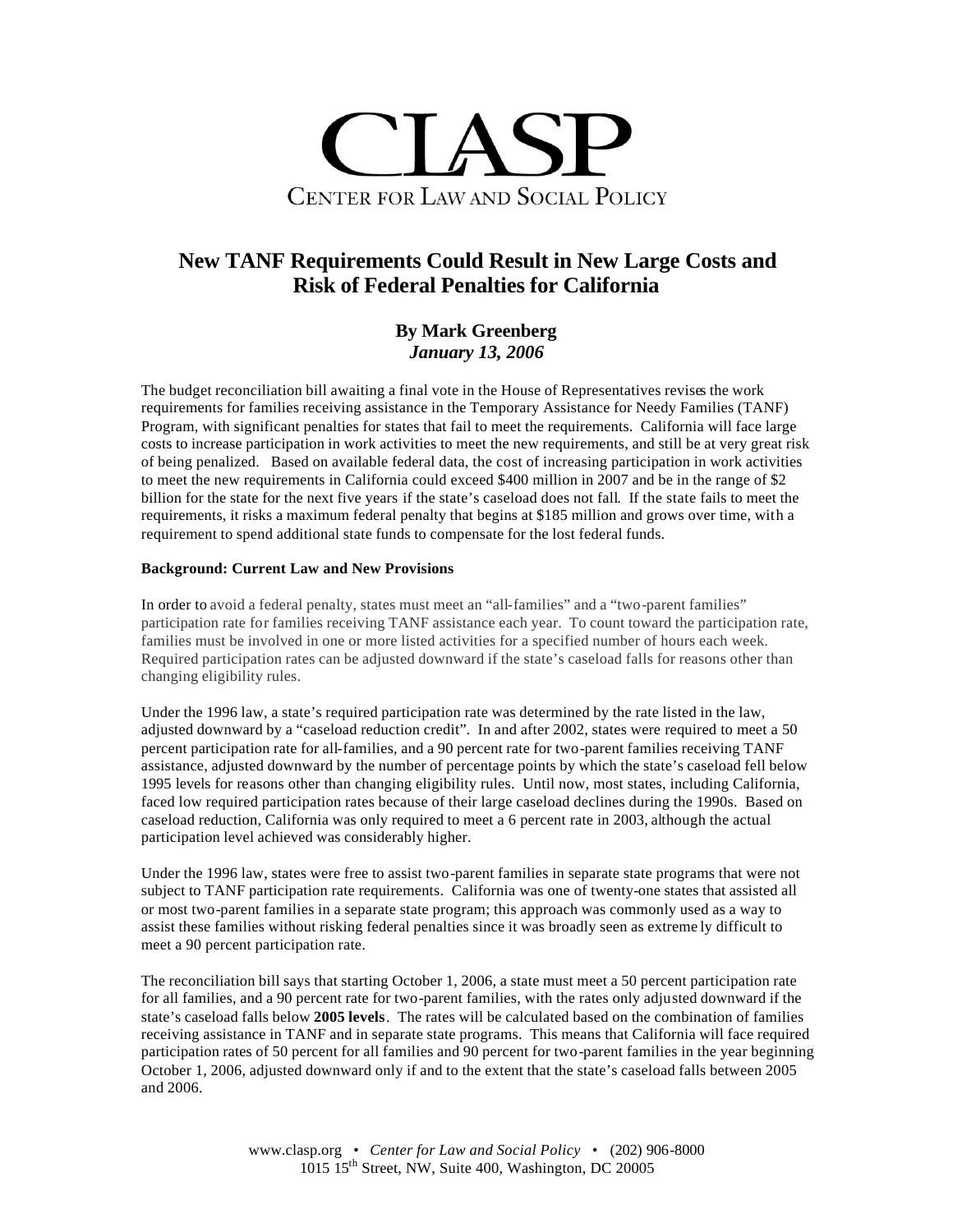#### **The Costs of Increasing Participation**

The participation rate provisions of the TANF reauthorization debate have been controversial for many reasons. One key concern is that a participation rate is not, in itself, a good measure of a state's effectiveness in helping families get jobs or earn enough that they no longer need welfare. Indeed, the best program outcome will often be getting a job so that the family no longer needs welfare, and that family will not appear in a participation rate calculation. There has also been concern that since federal law specifies which activities do and do not count as participation, a high participation rate significantly restricts state flexibility to make judgments about which activities are most effective in helping families enter sustainable employment.

As discussed below, increasing participation in work activities is projected to cost money, because of the work and child care costs of the activities. An additional concern is that if the law imposes substantial increases in effective participation rates without providing corresponding funding to meet those new requirements, it will create conditions under which states must spend more state funds on program activities or feel pressure to curtail help to needy families as a way of avoiding federal penalties.

The projected costs of meeting the bill's requirements through increased participation are substantial, because states face costs for operating work programs, meeting child care costs for participating families, and program administration. In fact, the Congressional Budget Office has issued a preliminary estimate that the national cost of meeting the new requirements through increased participation would be \$8.4 billion over five years.<sup>1</sup> However, Congress has provided no new TANF funding, and only \$1 billion in new child care funding – only about 12 percent of the estimated funding needed to meet the new requirements through increased participation.

The Congressional Budget Office has not estimated state-by-state fiscal impacts; nor has the Congressional Research Service (CRS). However, using a similar (although not identical) methodology, CRS has estimated that for the nation, 236,000 additional families would need to be participating in work activities to meet a 50 percent participation requirement. CRS estimates that over one-fourth of those families –  $60,700$  – would be needed to meet the requirements in California.<sup>2</sup>

**CLASP estimates that if California's share of the new costs is proportionate to the share of the new participants needed, it would mean that the estimated costs of meeting a 50 percent participation rate through increased participation in California if the state's caseload does not fall would be in the range of \$2.16 billion over five years**.<sup>3</sup> By contrast, the amount of funding Californ ia will actually receive in new child care funding is \$128.5 million over the next five years—resulting in a \$2.03 billion shortfall.

*Center for Law and Social Policy*

 1 Preliminary CBO Estimate. *Potential Additional Costs to States of Meeting Proposed Work Requirements in the Reconciliation Conference Proposal*. December 18, 2005. In a note, CBO explains: "The estimate illustrates the costs to states if states choose to meet the new requirements by funding more activities for recipients such as work experience programs. Actually, CBO expects that states are more likely to meet the requirements by applying a combination of approaches including funding more activities, imposing tighter up-front requirements and adopting stricter sanctioning policies. States may also be able to make changes in their programs to partially avoid the new requirements. However, the bill applies the requirements to families in separate state programs and requires the Secretary of Health and Human Services to issue new standards about who counts as a participant; those provisions would limit states' ability to avoid the requirements." CBO further notes "The estimate assumes a constant caseload at the level in the first half of FY 2004. It assumes that states will have to begin to ramp up their programs in 2006 in order to meet the requirements in 2007. Finally, the estimate does not reflect costs related to the requirements on two-parent families."

<sup>2</sup> Congressional Research Service Memorandum. *TANF Work Participation Standards: Revising the Caseload Reduction Credit*. December 19, 2005.

<sup>3</sup> This calculation is based on using the Congressional Research data to calculate that 25.7 percent of the increased number of needed participants would be attributable to California, and then calculating that 25.7 percent of the Congressional Budget Office \$8.4 billion projected cost would be \$2.16 billion.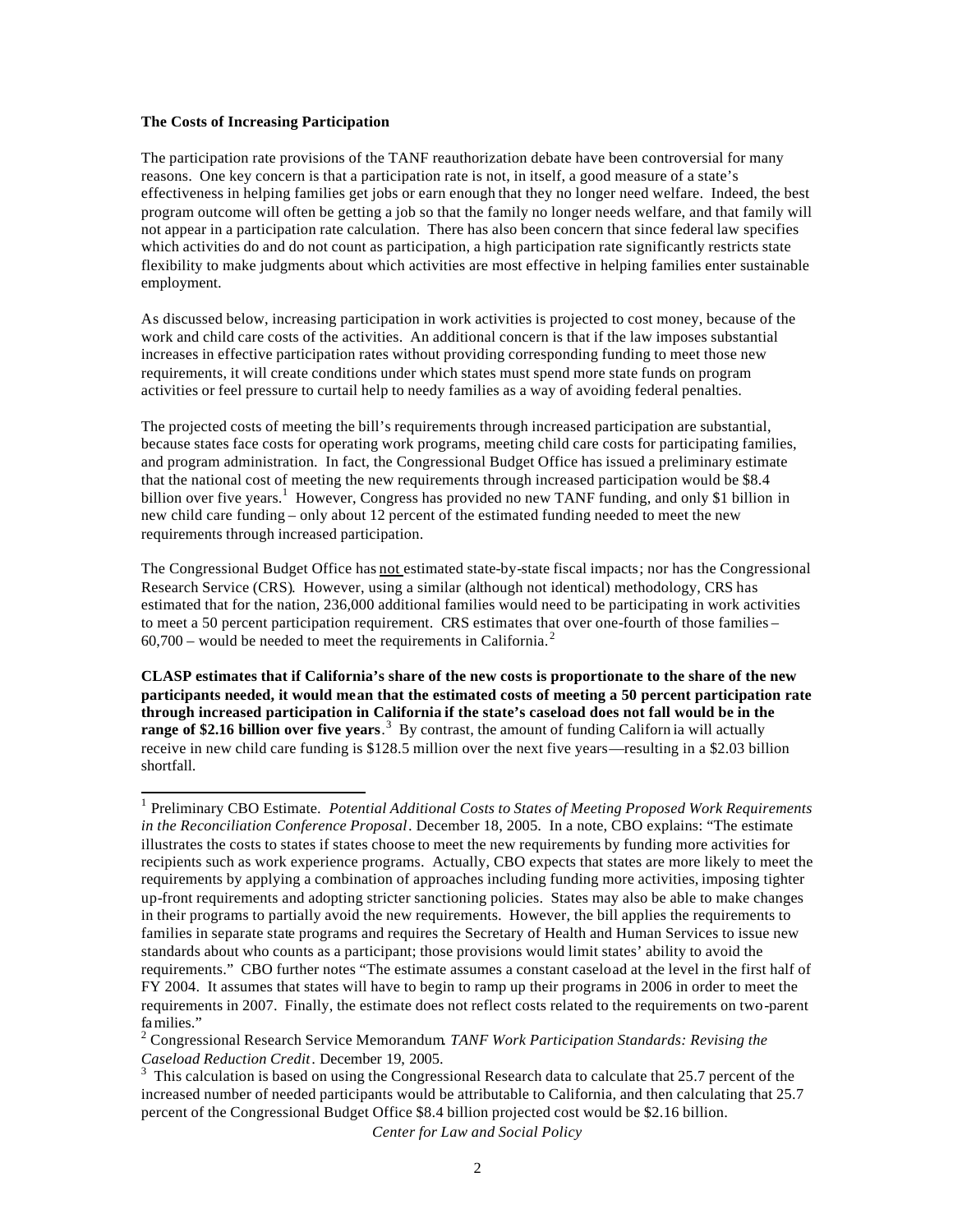In 2007 alone, the Congressional Budget Office's preliminary estimate projects national costs of meeting the requirements through increased participation to be \$1.7 billion. If one assumes that California's share is proportionate to the share of the national shortfall, this would mean costs of about \$437 million. However, additional child care funding for California in 2007 will only be \$26 million, and the state would need to commit \$26 million of state funds to receive the new federal funds.

Note that these are the costs of increased participation to maintain a 50 percent rate if the state's caseload does not fall. The state's caseload could fall, because of improved program effectiveness, a stronger economy, or more restrictive policies. The state could also, at least in part, seek to expand participation through improved coordination with the community college system and the workforce development system, though there will still necessarily be some increased costs even for such efforts. Moreover, the state could identify approaches that broaden help to working families and also help the state meet the new requirements. Thus, the state will have a critical set of choices to make if the provisions become law. But, while the precise fiscal impact is necessarily uncertain, the state should anticipate significant increased costs to meet the new requirements through increased participation.

### **The Risk of Penalties**

l

Even with a major effort, can California meet the new requirements? The bill provides very little time for states to adjust to the new requirements, as they would apply in the fiscal year starting October 1, 2006. The Congressional Research Service has estimated that if the bill's requirements had been in effect in 2003, California's participation rate would have been 27 percent.<sup>4</sup> The state would have had 70,000 countable participants, and would have needed 60,700 more – an 87 percent increase in the number of countable participants -- to reach a 50 percent rate. State officials indicate that neither the state's caseload nor the share of participating families has changed in a substantial way since that time, so the state would need a very large increase in a very short period of time to reach a 50 percent rate in 2007.

Under the bill, states can lower their required participation rates by cutting their caseloads below 2005 levels for reasons other than changing eligibility rules. However, if the state's caseload does not fall, it will risk penalties for failing to meet the fifty percent rate.

Like virtually every other state, California would also be at great risk of failing to meet the two-parent rate requirements. If the bill's rules had been in effect in 2003, the Congressional Research Service estimates California's participation rate for two-parent families would have been 34 percent.<sup>5</sup> The ninety percent standard is widely viewed as virtually unattainable. Indeed, the Administration had recommended dropping it from federal law, and the reauthorization bills previously passed by the House would have repealed it. However, the provision turned up at the last moment in the reconciliation bill. It is hard to see how the state could come close to meeting it in the foreseeable future.

What happens if a state fails to meet participation rate requirements? The penalty for failing to meet the all-families participation rate can involve a loss of up to 5 percent of the state's \$3.7 billion TANF block grant – a penalty of about \$185 million unless the federal government reduces or waives some or all of the penalty. In addition, when a penalty is imposed, the state is required to contribute state funds equal to the lost federal funds, so if the state lost \$185 million in federal funds, it would need to spend an additional \$185 million in state funds to compensate for the lost federal funds. Moreover, when a state fails to meet participation rates, it is also required to increase its state "maintenance of effort spending level" upward from 75 percent of a historic state spending figure to 80 percent of that figure. In California's case, this

<sup>4</sup> See Congressional Research Service Memorandum, TANF Work Participation Standards: Revising the Caseload Reduction Credit (December 19, 2005)

<sup>&</sup>lt;sup>5</sup> See Congressional Research Service Memorandum, Work Participation Rates for All and Two-Parent Families, January 9, 2006.